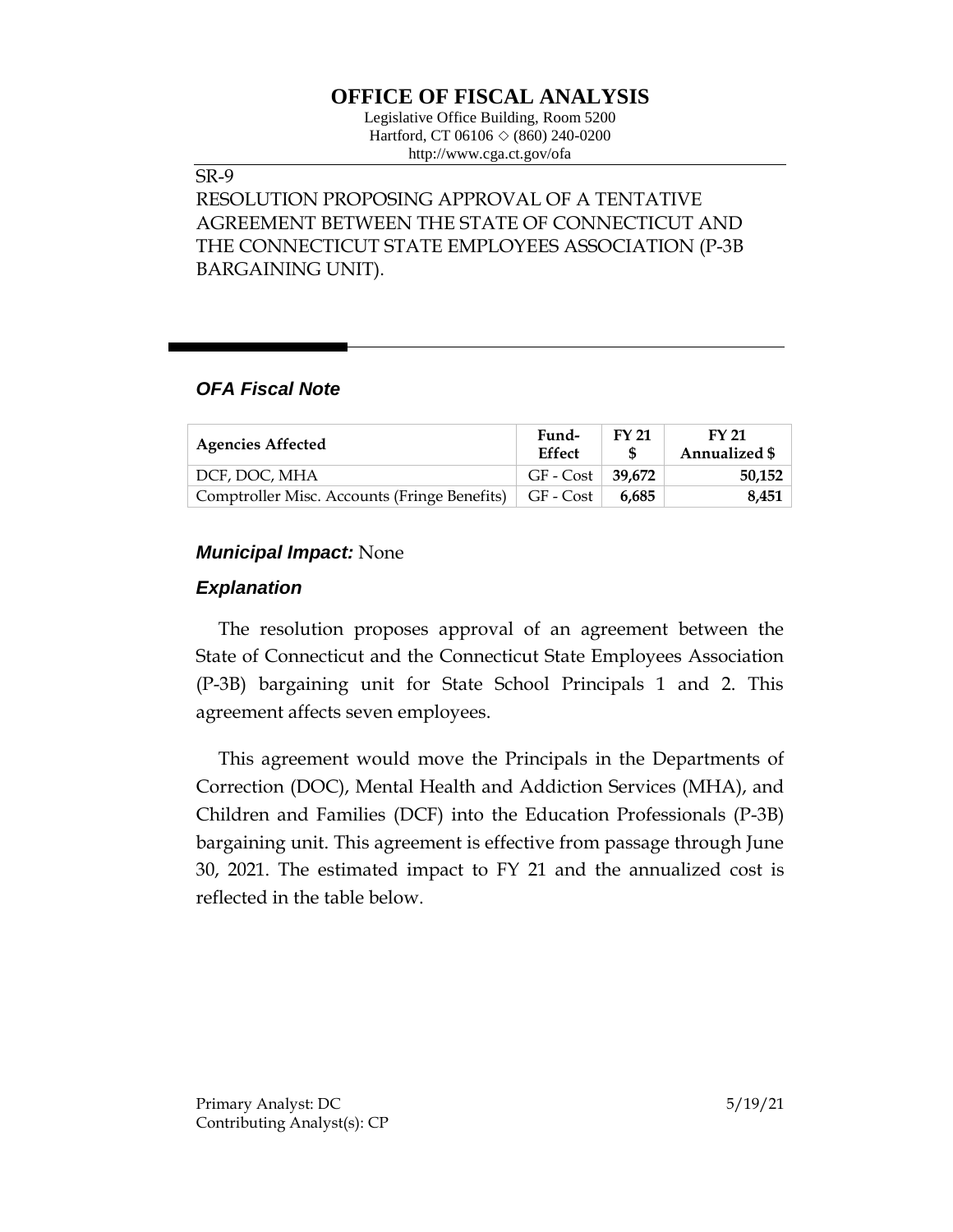| Components:                                     |        | <b>FY 21</b><br>Annualized<br>\$ |
|-------------------------------------------------|--------|----------------------------------|
|                                                 |        |                                  |
| FY 21 - 3.5% General Wage Increase (GWI) - DCF  |        | 7,529                            |
| FY 21 - 3.5% General Wage Increase (GWI) - DOC  |        | 16,189                           |
| FY 21 - 3.5% General Wage Increase (GWI) - MHA  |        | 4,179                            |
| FY 21 - 2% Annual Increment (AI) - DCF          | 2,284  | 4,745                            |
| FY 21 - 2% Annual Increment (AI) - DOC          | 4,787  | 9,943                            |
| FY 21 - 2% Annual Increment (AI) - MHA          |        | 2,567                            |
| Longevity                                       | 5,000  | 5,000                            |
|                                                 |        |                                  |
| <b>Total Earnings</b>                           | 39,672 | 50,152                           |
|                                                 |        |                                  |
| Social Security, Medicare, Unemployment - 8.15% | 3,233  | 4,087                            |
| $OPEB - 3%$                                     | 1,190  | 1,505                            |
| SERS - 5.7% 2                                   | 2,261  | 2,859                            |
|                                                 |        |                                  |
| <b>Total Fringe Benefits</b>                    |        | 8,451                            |
|                                                 |        |                                  |
| <b>TOTAL</b>                                    | 46,357 | 58,602                           |

## **CT State Employees Association (P-3B) School Principal 1 and School Principal 2<sup>1</sup>**

<sup>1</sup>Source: May 7, 2021 Roster from CORE-CT.

<sup>2</sup>The SERS impact will not be recognized until FY 23.

**Wage Provisions** – This agreement establishes wage increases where employees will receive a General Wage Increase (GWI) of 3.5%, retroactive to June 19, 2020, as well as an Annual Increment (AI) of 2% effective January 1, 2021. All employees shall have a January 1st annual increment date. Longevity will be paid to five employees, \$500 twice a year.

**Fringe Benefits** – Social Security, Medicare, unemployment, and retiree health related fringe benefit costs will be incurred based on the wage related provisions currently in the P-3B contract. The current social security rate is 7.65% of salary. The current unemployment rate is 0.5% of salary. The current state contribution towards retiree health